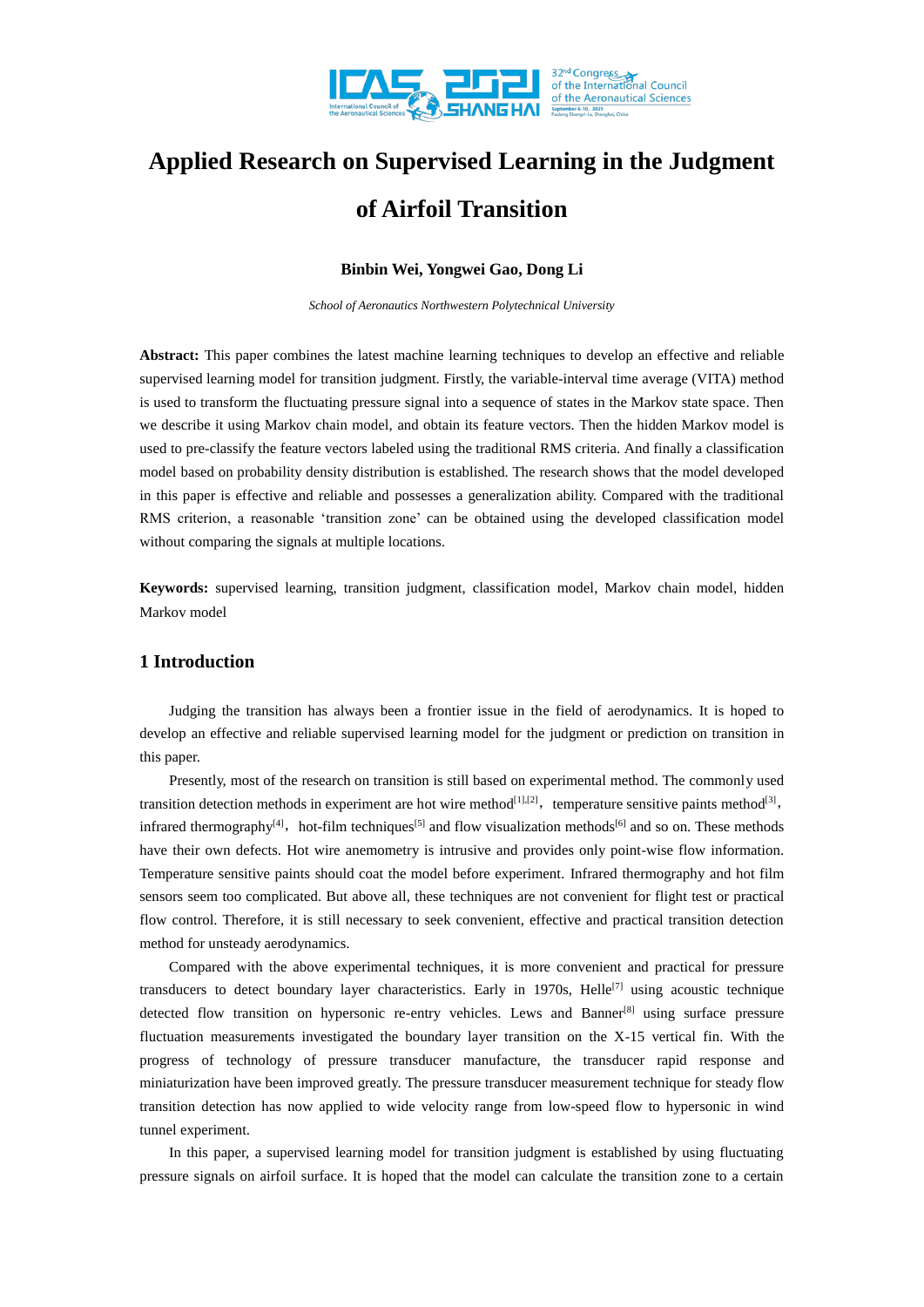extent rather than a 'transition point' obtained by traditional transition criterion.

Firstly, the variable-interval time average (VITA) method<sup>[10]-[12]</sup> is used to convert the fluctuating pressure signal on the airfoil surface into the state sequence in Markov state space. Then, the Markov chain model is used to describe it, and the feature vectors are obtained. Then the hidden Markov model<sup>[13]-[16]</sup> is used to pre-classify the feature vectors labeled using the traditional root mean square (RMS) criteria. Finally, a classification model based on probability density distribution is established.

The results show that the classification model developed in this paper is reliable and effective. The experimental data of different Reynolds numbers can be reliably predicted by using the same Reynolds number experimental data for model training. Compared with the traditional RMS criterion, a reasonable 'transition zone' can be obtained using the developed model and it does not require signals from multiple locations for comparison.

# **2 Mathematical method**

The mathematical methods used in this paper which are VITA method, Markov chain model and Hidden Markov model are introduced in this section.

### **2.1 Variable-Interval Time Average method[10]**

In the time series of fluctuating pressure, the VITA variance of fluctuating pressure is defined as:

$$
Var(t,T) = \frac{1}{T} \int_{t-\frac{T}{2}}^{t+\frac{T}{2}} p^2(\tau) d\tau - \left[\frac{1}{T} \int_{t-\frac{T}{2}}^{t+\frac{T}{2}} p(\tau) d\tau\right]^2
$$
 (1)

where *T* is the average time interval.

When  $T \rightarrow \infty$ , the second item of the right side of Equ. 1 is 0 and the *Var* (*t*,*T*) is equal to the mean-square value in general sense. So the VITA method essentially plays the role of low-pass filtering.

The detection function is defined as:

$$
D(t) = \begin{cases} 1 & Var(t,T) \ge KP_{rms}^2\\ 0 & otherwise \end{cases}
$$
 (2)

where *K* is the threshold and  $P_{rms}$  is the RMS value.

The fluctuating pressure time sequence can be finally converted into a state sequence *D* using the VITA method which can be regarded as a Markov state space.

## **2.2 Markov chain model**

The Markov chain model is a random sequence model which corresponds to a state of a system.

Considering the random process  $\{X^{(n)}, n=0,1,2,\cdots\}$ , which takes a value of a valid or countable set *M*, the state space is assumed to be  $M = \{0, 1, 2, \dots\}$ , and the elements in *M* are called the state of the random process.

*Definition 1* Assuming that there is a fixed probability  $P_{ij}$  independent of time, making

$$
P(X^{(n+1)} = i | X^{(n)} = j, X^{(n-1)} = i_{n-1}, \cdots, X^{(0)} = i_0) = P_{ij}, \quad n \ge 0
$$
\n(3)

where  $i, j, i_0, i_1, \dots, i_{n-1} \in M$ , the random process is called a Markov chain.

The probability  $P_{ij}$  represents the probability of transitioning from a given current state  $j$  to state  $i$ , obviously with

$$
P_{ij} \ge 0, \quad \sum_{i=0}^{\infty} P_{ij} = 1, \ \ j = 0, 1, \cdots \tag{4}
$$

*Definition 2* A matrix consisting of transition probability matrices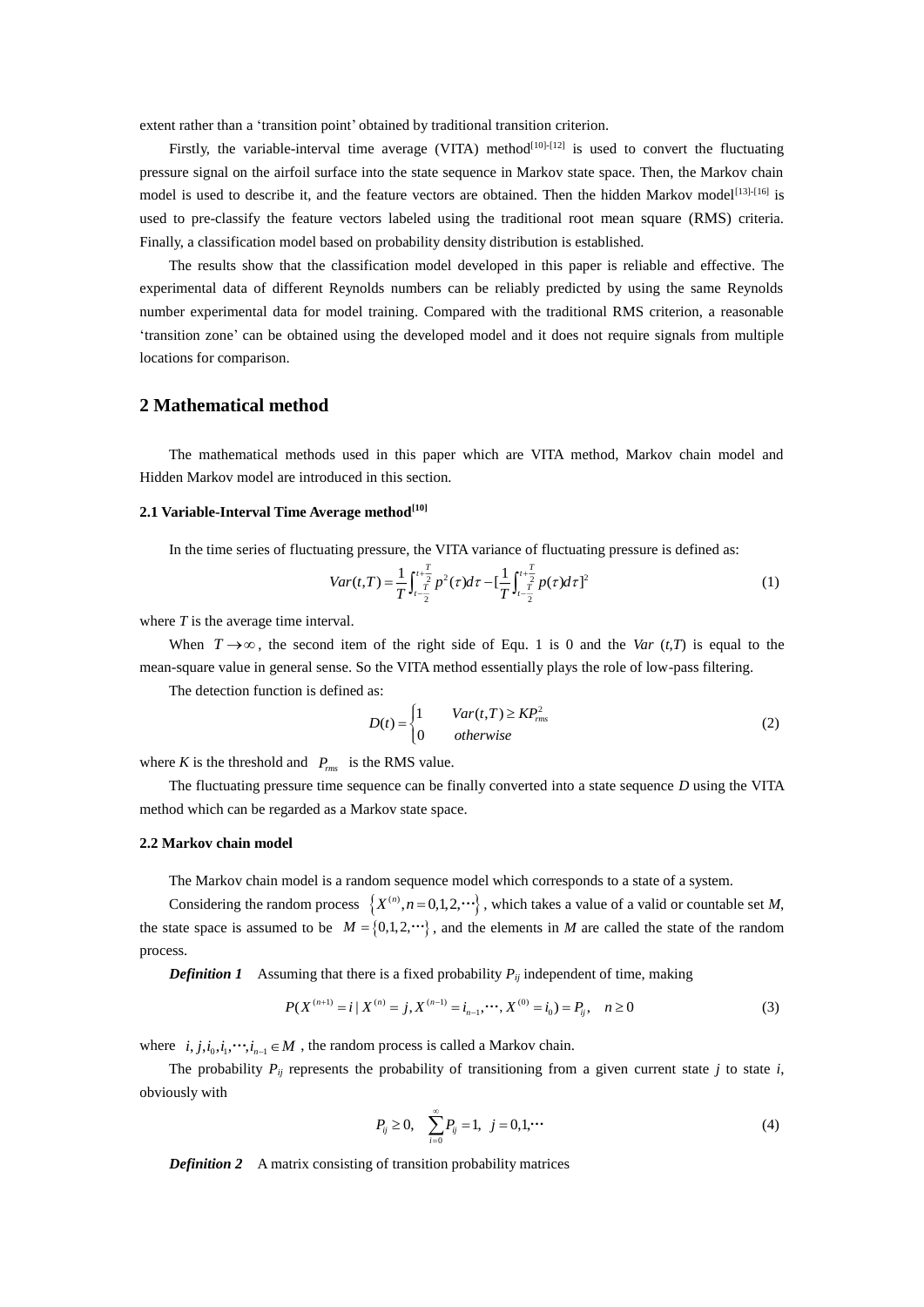$$
P = \begin{bmatrix} P_{00} & P_{01} & \cdots \\ P_{10} & P_{11} & \cdots \\ \vdots & \vdots & \vdots \end{bmatrix}
$$

is called a one-step transition probability matrix. And  $P<sup>n</sup>$  is called a *n*-step transition probability matrix.

*Definition 3* The vector  $\vec{\pi} = (\pi_0, \pi_1, \dots, \pi_{k-1})^T$  is called the stationary distribution of a finite Markov chain if it satisfies

$$
\pi_i \ge 0, \quad \sum_{i=0}^{k-1} \pi_i = 1
$$
\n
$$
P\vec{\pi} = \vec{\pi}
$$
\n(5)

That is  $\sum_{k=1}^{k-1}$ *k*  $\sum_{j=0}^{\infty}$ <sup>*i*</sup> ij<sup>n</sup> j – n<sub>i</sub>  $\overline{\sum}^{\scriptscriptstyle -1}P_{\scriptscriptstyle \!\!\! i\,} \pi_{\scriptscriptstyle \!\! i\,} = \pi$  $\sum_{i=0}^{k-1} P_{ij} \pi_j = \pi_i$ ,  $\lim_{n \to \infty} \left\| X^{(n)} - \overline{\pi} \right\| = \lim_{n \to \infty} \left\| P^n X^{(0)} - \overline{\pi} \right\| = 0$ , where  $\|\cdot\|$  represents the norm of the

vector.

#### **2.3 Hidden Markov model**

There are two states in the hidden Markov model: the observable state and hidden state. Let's have *m* hidden states and *n* observable states. The stationary distribution of these hidden states is assumed to be  $\alpha = (\alpha_1, \alpha_2, \cdots, \alpha_m)$ . And the stationary distribution of the observable states is  $(p_{k1}, p_{k2}, \cdots, p_{kn})$  when the hidden state is  $k$  ( $k = 1, 2, \dots, m$ ).

The stationary distribution of the hidden states and the observable states satisfies the formula as follows.

$$
\sum_{k=1}^{m} \alpha_k = 1, \sum_{i=1}^{n} p_{ki} = 1
$$
\n(6)

In the case of ignoring the hidden state, the observable state obeys the following single-step transition probability matrix.

$$
P_{2} = \begin{bmatrix} p_{00} & p_{01} & \cdots & p_{m1} \\ p_{10} & p_{11} & \cdots & p_{m2} \\ \vdots & \vdots & \vdots & \vdots \\ p_{1n} & p_{2n} & \cdots & p_{mn} \end{bmatrix} \begin{bmatrix} \alpha_{1} & \alpha_{1} & \cdots & \alpha_{1} \\ \alpha_{2} & \alpha_{2} & \cdots & \alpha_{2} \\ \vdots & \vdots & \vdots & \vdots \\ \alpha_{m} & \alpha_{m} & \cdots & \alpha_{m} \end{bmatrix} = \vec{p}(1,1,\cdots,1)
$$
(7)

where  $\vec{p} = (\sum_{k=1}^{m} \alpha_k p_{k1}, \sum_{k=1}^{m} \alpha_k p_{k2}, \cdots, \sum_{k=1}^{m} \alpha_k p_{kn})^T$  $=(\sum \alpha_k p_{k1}, \sum \alpha_k p_{k2}, \cdots, \sum \alpha_k p_{kn})^T$ . It is easy to verify that the vector  $\vec{p}$  is a stationary

distribution of  $P_2$ .

If a distribution  $q$  is observed, the transition probability of the hidden state can be obtained by solving the following problem.

$$
\min_{\alpha} \left\| \vec{p} - \vec{q} \right\|_{2}^{2}
$$
\n
$$
s.t. \quad \sum_{k=1}^{m} \alpha_{k} = 1, \ \alpha_{k} \ge 0
$$
\n
$$
(8)
$$

This problem is a constrained minimum quadratic problem whose solution method is very mature. The SUMT outer point penalty method was used in this paper.

## **3 Establishment of a supervised learning model**

The airfoil wind tunnel experiment was carried out in the NF-3 wind tunnel. The experimental model chord length was  $c = 600$ mm and the experimental Reynolds number was  $Re = 0.8 \times 10^6$ ,  $Re = 1.1 \times 10^6$  and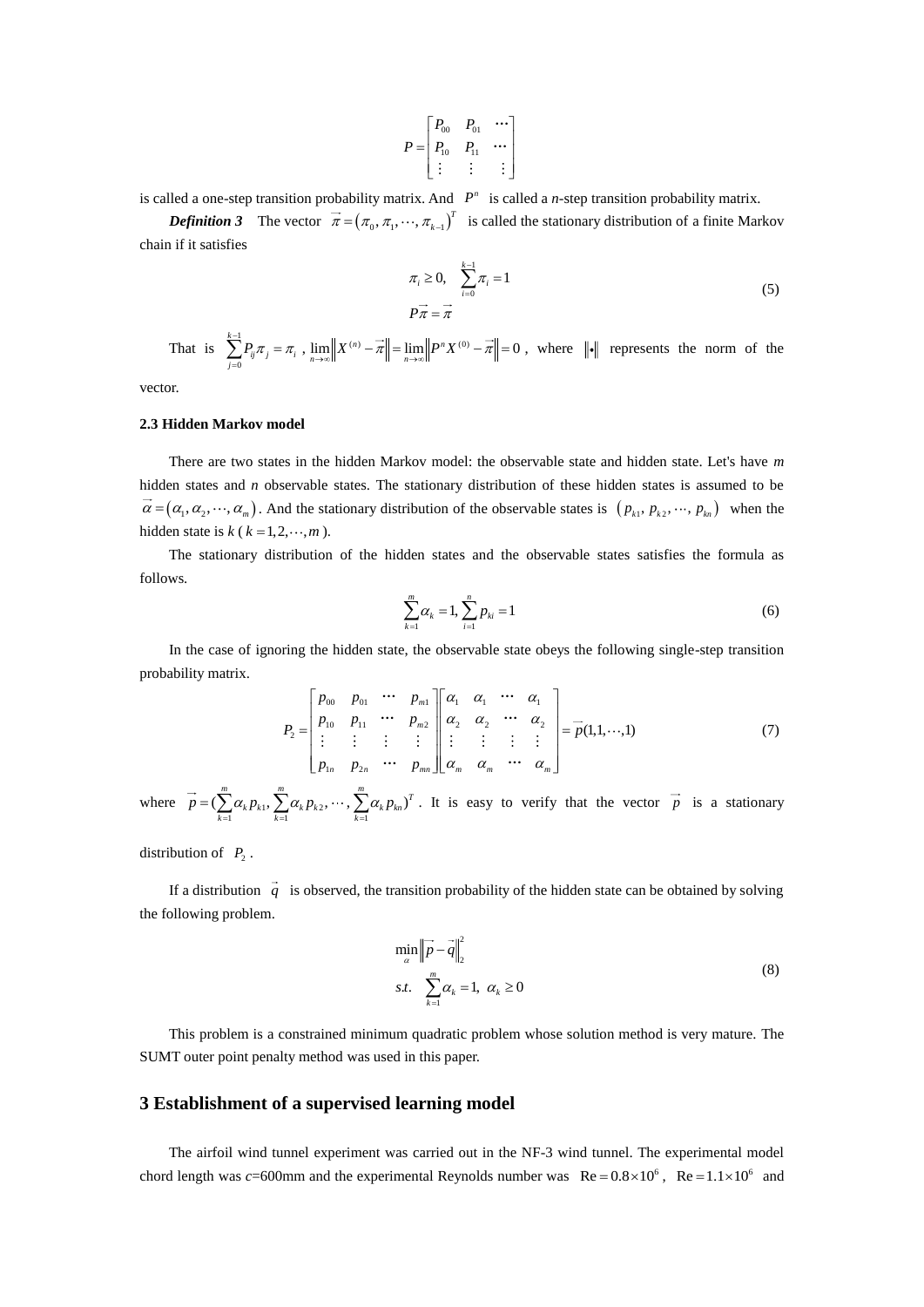#### $Re = 2.0 \times 10^6$ .

#### **3.1 Establishment of state space**

The VITA method is used to convert the fluctuating pressure of the airfoil into a state in the state space. The fluctuating pressure data in the case of  $\text{Re} = 1.1 \times 10^6$ ,  $\alpha = 2^{\circ}$  is taking as an example.



The fluctuating pressure and its corresponding detection function calculated by the VITA method are shown in Fig.1 and the parameters of the threshold *K* and *T* was set to  $K=1.0$  and  $T=0.00025s$ . It can be seen that the detection function of the transition position is significantly different from the laminar and turbulence flow that the detection function of the transition zone is mostly *D*=0.

The number of data whose detection function is  $D=1$  in Fig.1 is calculated, and the cumulative time  $\Delta t$ is calculated as shown in [Fig.2.](#page-3-0)



<span id="page-3-0"></span>Fig.2 Comparison of the RMS and VITA result

The comparison of the fluctuating pressure RMS value with the cumulative time Δ*t* calculated by the VITA method in the case of  $Re = 1.1 \times 10^6$  is shown in Fig.2 where the open circle is the dimensionless RMS result and the solid square is the cumulative time. It can be seen that the minimum cumulative time position corresponds to the RMS peak position.

## **3.2 Establishment of Markov chain model**

The state space calculated using the VITA method  $(K=1.0, T=0.00025s)$  at  $x/c=0.65$  position (transition) in Fig.1 was analyzed.

Its transition probability matrix is: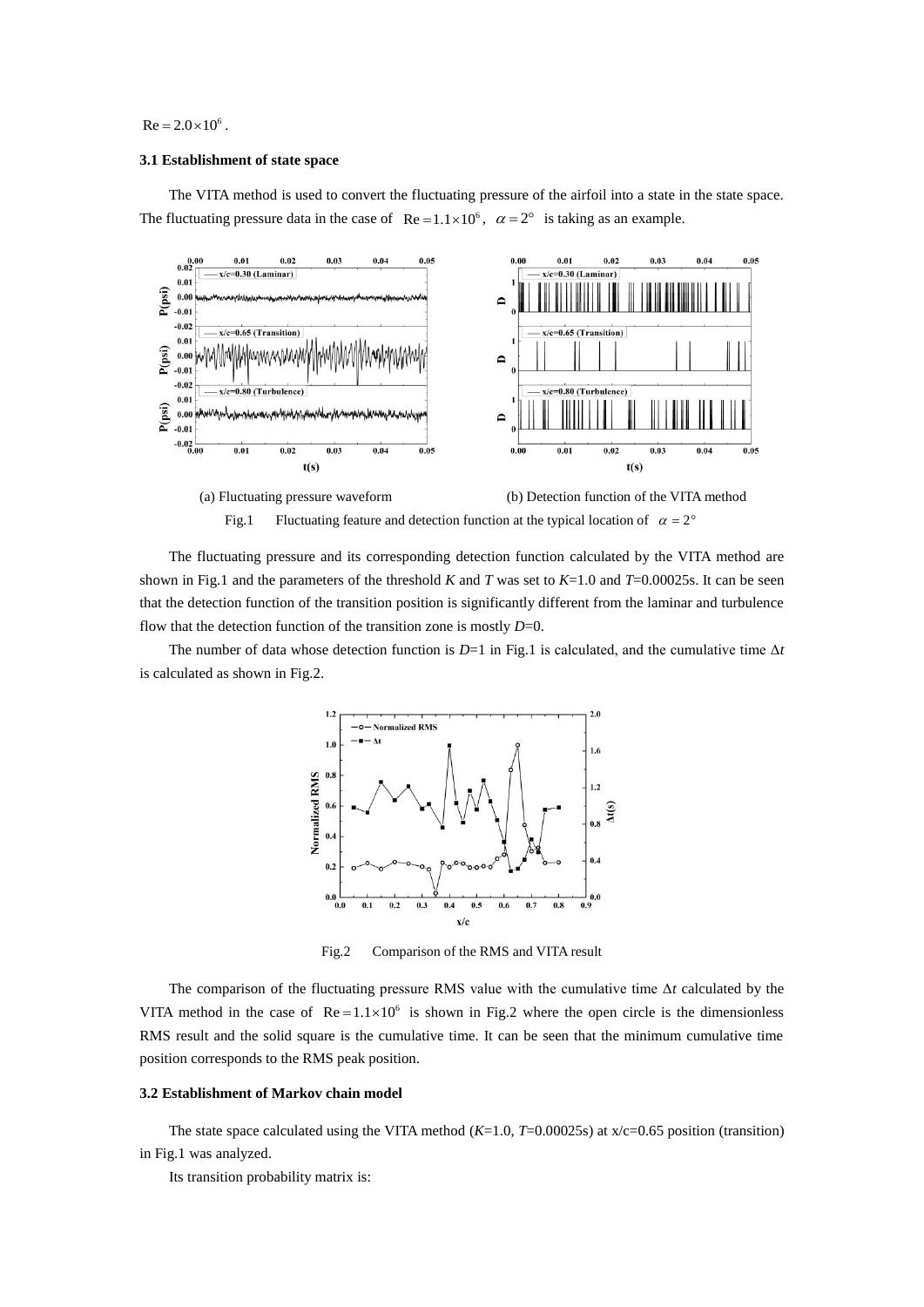$$
P = \begin{bmatrix} 0.927 & 0.805 \\ 0.073 & 0.195 \end{bmatrix}
$$

Its steady state probability distribution can be calculated by  $P^n$  and it is  $\vec{\pi} = [0.917 \ 0.083]^T$ . So the Markov chain model of the data at this location is

$$
\begin{cases} X^{(n+1)} = P \cdot X^{(n)} \\ X^{(n+1)} = P^{n+1} \cdot X^{(0)} = \vec{\pi} \cdot E \cdot X^{(0)} \end{cases}
$$
(19)

The model is uniquely identified by the transition probability matrix *P* and its steady-state probability distribution  $\vec{\pi}$ , so the data can be characterized by *P* and  $\vec{\pi}$ . A vector composed of components of *P* and  $\vec{\pi}$  was used as a feature vector of the signal, namely  $v = \nvert P_{00}, P_{10}, P_{01}, P_{11}, \pi_1, \pi_2$  $\vec{v}$  =  $\left[P_{00}, P_{10}, P_{01}, P_{11}, \vec{\pi}_1, \vec{\pi}_2\right]^T$ . After normalization, the feature vector is  $\vec{V} = [0.309, 0.024, 0.268, 0.065, 0.306, 0.028]^T$ .

The feature attributes of all hidden attributes (transition and non-transition) in the sampled data were averaged and were used as a stationary distribution of the observable state in the hidden Markov model.

### **3.3 Solution of hidden Markov model**

The experimental data in the case of  $Re = 1.1 \times 10^6$  is used to solve the hidden Markov model. The parameter is selected as *K*=1.0, *T*=0.00025s.

After solving the least quadratic problem, the smooth distribution of hidden attributes is obtained as shown in [Fig.3\(](#page-4-0)a). Since there are only two hidden attributes, the distribution can also be described as shown in [Fig.3\(](#page-4-0)b).



<span id="page-4-0"></span>Fig.3 Distribution of the hidden state

As can be seen from [Fig.3,](#page-4-0) the distribution of the two hidden attributes (transition and non-transition) overlaps in some areas, which results in unclear classification boundaries. And we proposed a classification model based on probability density distribution in order to improve this situation.

### **3.4 Establishment and verification of classification model**

Considering the distribution of [Fig.3,](#page-4-0) we consider that the two hidden attributes are subject to different probability density distributions. Let's assumed that it follows a Gaussian distribution within the interval [0,1], and the probability outside the interval is zero, which is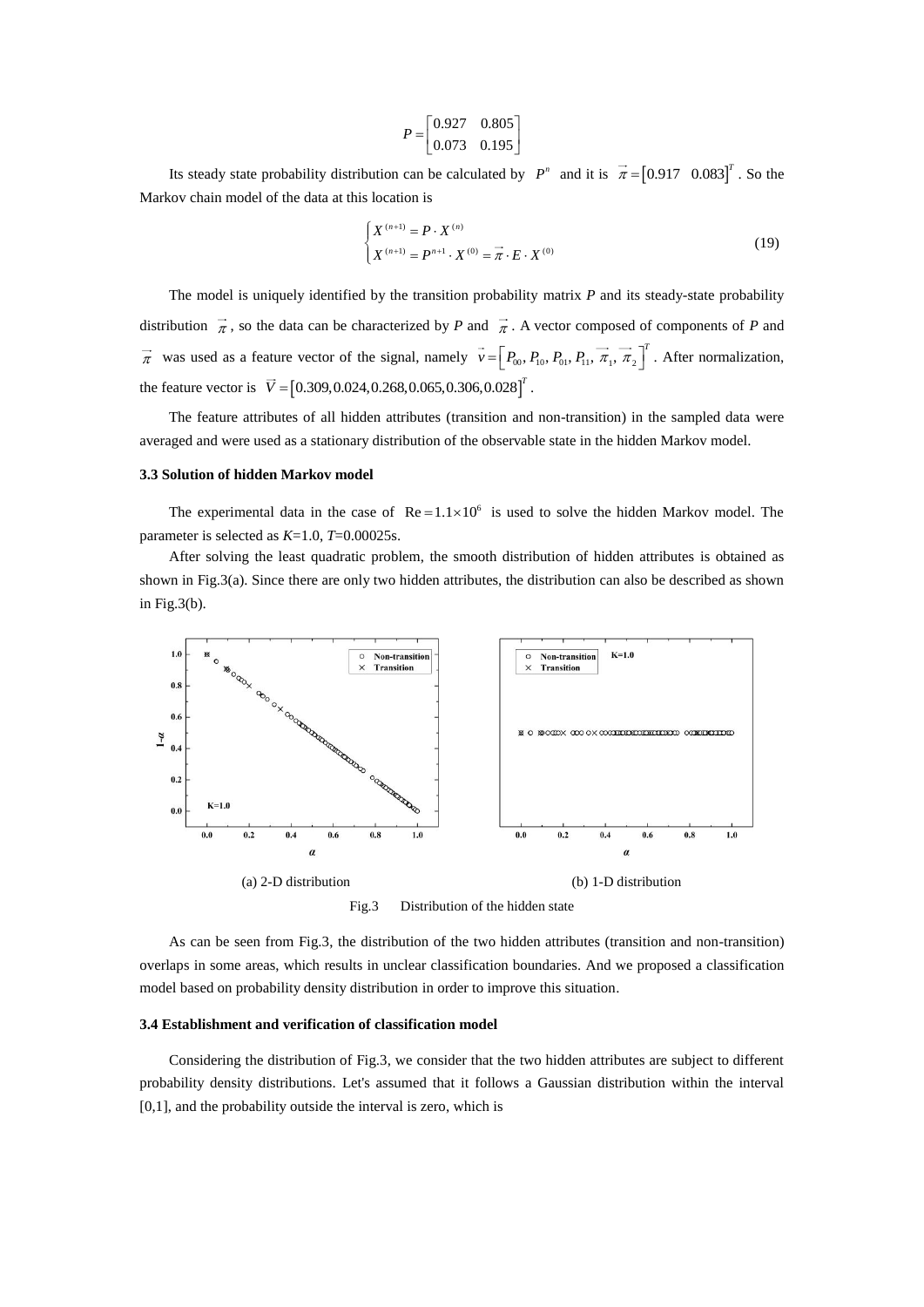$$
y = \begin{cases} 0 & \alpha < 0 \\ c \cdot e^{-\frac{(\alpha - \mu)^2}{2\sigma^2}} & 0 \le \alpha \le 1.0 \\ 0 & \alpha > 1.0 \end{cases}
$$
 (2)

where  $\mu$  is the mean value,  $\sigma$  is the standard deviation, and *c* is a constant satisfying  $\int_{-\infty}^{\infty} y d\alpha = 1$  $\int_{-\infty}^{\infty} y d\alpha = 1$ , that is

$$
c = \frac{1}{\int_{\alpha=0}^{\alpha=1.0} e^{-\frac{(\alpha-\mu)^2}{2\sigma^2}} d\alpha} \tag{3}
$$

The probability density distributions of two hidden attributes are shown in Fig.4, and the solid line is the probability density distribution of the transition, and the dotted line is the non-transition probability density distribution.



Fig.4 Probability density distribution

Let the  $\alpha$  value of a signal be  $\alpha_0$  and its distance from the mean value of the distance probability density distribution is  $\Delta = |\mu - \alpha_0|$  and calculate its confidence  $1 - \beta$ .

$$
1 - \beta = \int_{\alpha = \mu - \Delta}^{\alpha = \mu + \Delta} y d\alpha \tag{12}
$$

The  $\beta$  value of transition and non-transition could be calculated through Equ. (12) in the case of  $\alpha = \alpha_0$ . And we can calculate the probability of transition or non-transition through the following formula.

$$
p_1 = \frac{\beta_1}{\beta_1 + \beta_2}, \ \ p_2 = \frac{\beta_2}{\beta_1 + \beta_2} \tag{13}
$$

where  $\beta_1$  is the  $\beta$  value of transition,  $\beta_2$  is the  $\beta$  value of non-transition,  $p_1$  is the probability of transition,  $p_2$  is the probability of non-transition.

## **4 Analysis and discussions**

The experimental data with the Reynolds number of  $\text{Re} = 1.1 \times 10^6$  at  $\alpha = 0^\circ \sim 7^\circ$  are used to train the model in this section. The prediction results of  $Re = 1.1 \times 10^6$  are shown, and the results of generalization of the model to other Reynolds numbers are discussed.

## **4.1 Prediction results of training data**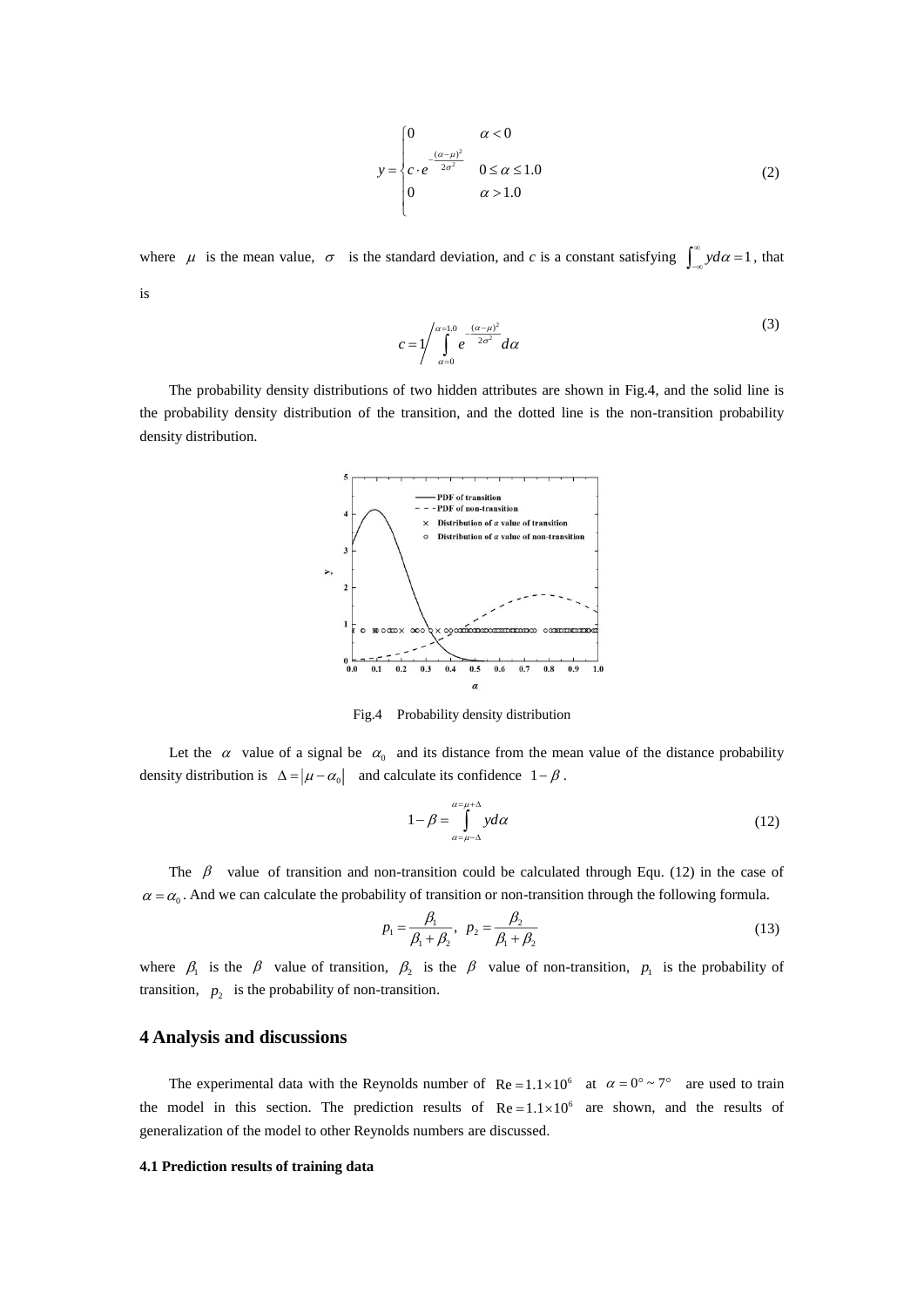Model training and prediction are performed using experimental data of  $\text{Re} = 1.1 \times 10^6$ , and the model parameters are selected as *K*=1.0, *T*=0.00025s.



Fig.5 Prediction results of the training data itself (Re =  $1.1 \times 10^6$ )

<span id="page-6-0"></span>[Fig.5](#page-6-0) is a prediction result of the training data itself (Re =  $1.1 \times 10^6$ ), where (a) is a case of  $\alpha = 1^\circ$ , and (b) is a case of  $\alpha = 2^{\circ}$ . The open circle is a normalized RMS result, and the cross is the predicted result of the developed model. A 'transition point' can be only judged using the traditional RMS criterion, while a reasonable 'transition zone' can the obtained using the developed method. And the 'transition point' judged by the traditional criterion is located in the 'transition zone'. To some extent, the reliability of the two methods is demonstrated.

In this paper, the traditional RMS criterion is used to label the data. In [Fig.5,](#page-6-0) only one transition position can be labeled for each angle of attack. It is worth noting that when using the developed model for prediction, it is possible to predict multiple transition positions at one angle of attack.

## **4.2 Generalization results of other Reynolds numbers**

The model trained in Section 4.1 is generalized to the case of  $Re = 0.8 \times 10^6$  and  $Re = 2.0 \times 10^6$  in this section.



<span id="page-6-1"></span>Fig.6 Generalization result of  $Re = 0.8 \times 10^6$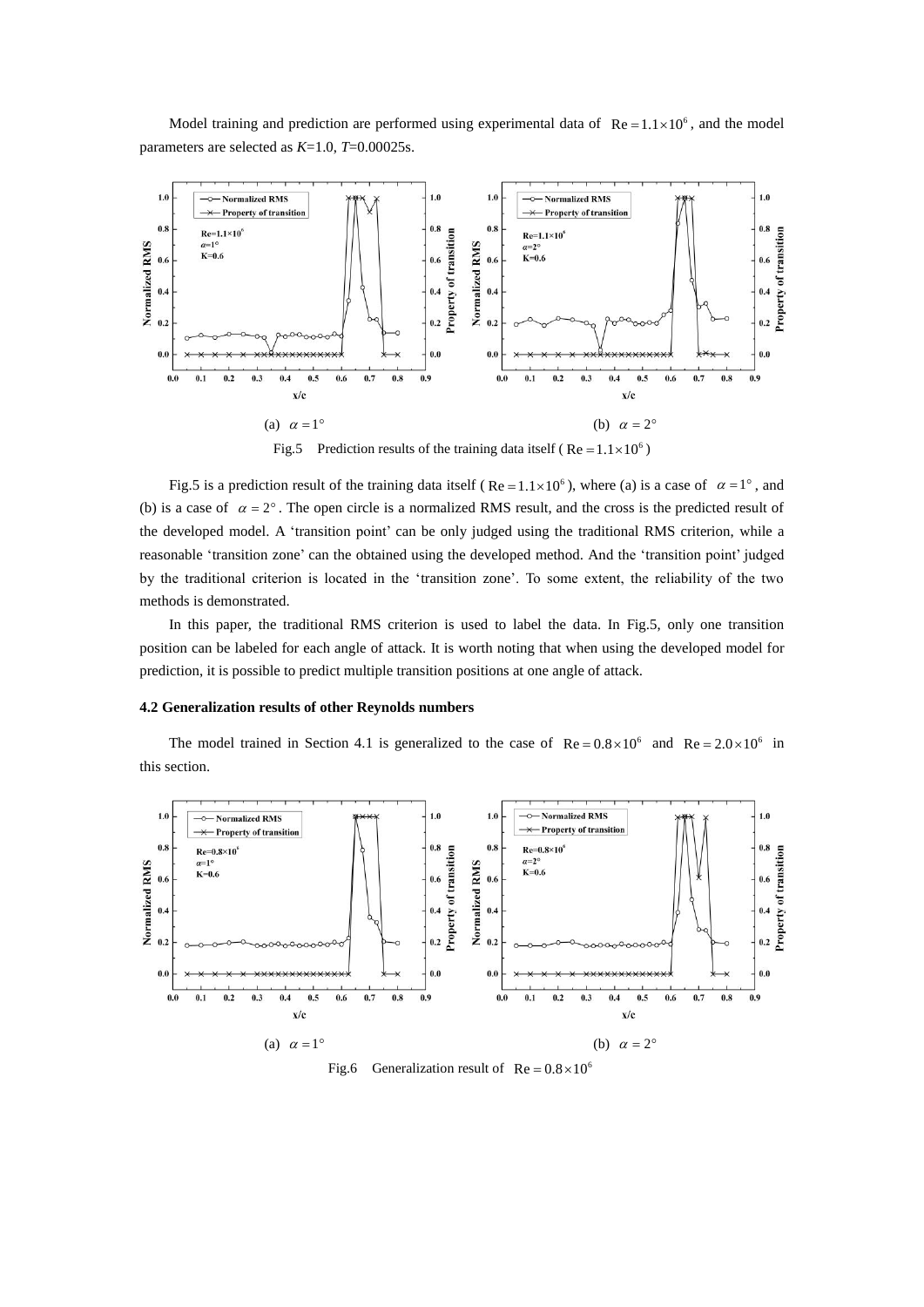

Fig.7 Generalization result of  $Re = 2.0 \times 10^6$ 

<span id="page-7-0"></span>[Fig.6](#page-6-1) and [Fig.7](#page-7-0) are the generalization results for  $Re = 0.8 \times 10^6$  and  $Re = 2.0 \times 10^6$  respectively, where (a) is the case of  $\alpha = 1^{\circ}$ , and (b) is the case of  $\alpha = 2^{\circ}$ . The open circle is a dimensionless RMS result, and the cross is the predicted result of the model. Same as in [Fig.5,](#page-6-0) a 'transition point' can be only judged using the traditional RMS criterion, while a reasonable 'transition zone' can the obtained using the developed method..

It can be seen from [Fig.5](#page-6-0) to [Fig.7](#page-7-0) that, using the experimental data of the same Reynolds number for model training, we can predict the transition results under different Reynolds numbers, which indicates that the classification model developed in this paper possesses strong generalization ability. Compared with the traditional RMS criterion, a reasonable 'transition zone' correspond to the 'transition point' determined by the RMS criterion can be obtained using the developed prediction model, indicating that the classification model developed in this paper is reliable and effective.

# **5 Conclusions**

In this paper, the VITA method is used to transform the fluctuating pressure signal into a state sequence in the Markov state space. Then, it is described by Markov chain model, and its feature vector is obtained. Then the hidden Markov model is used to pre-classify the feature vectors labeled using the traditional RMS criteria, and finally a classification model based on probability density distribution is established. The model is trained using the experimental data in the case of same Reynolds number, and it is generalized to different Reynolds numbers, and the results show that the developed model possesses strong generalization ability. Compared with the traditional RMS criterion, a reasonable 'transition zone' can be obtained using the developed classification model and it does not require signals from multiple locations for comparison.

## **Acknowledgement**

Thanks to all the experimental staff of NF-3 wind tunnel for their hard work.

# **Copyright Statement**

The authors confirm that they, and/or their company or organization, hold copyright on all of the original material included in this paper. The authors also confirm that they have obtained permission, from the copyright holder of any third party material included in this paper, to publish it as part of their paper. The authors confirm that they give permission, or have obtained permission from the copyright holder of this